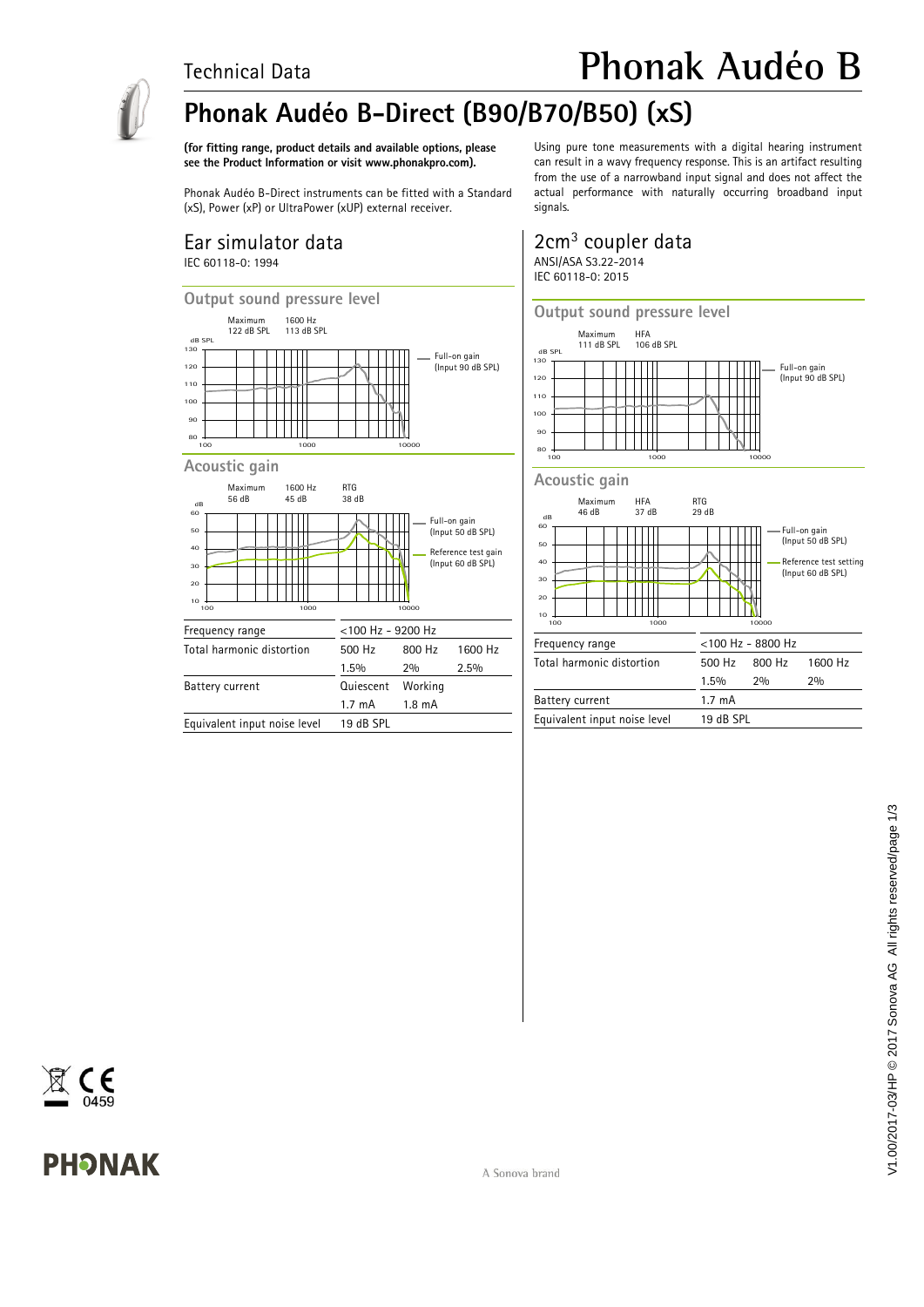# **Phonak Audéo B-Direct (B90/B70/B50) (xP)**

## Ear simulator data

IEC 60118-0: 1994

## 2cm<sup>3</sup> coupler data

ANSI/ASA S3.22-2014 IEC 60118-0: 2015





#### 20 30 40 50 60 70 dB 100 1000 10000 Maximum HFA RTG 57 dB 52 dB 43 dB Full-on gain (Input 50 dB SPL) Reference test setting (Input 60 dB SPL)

| Frequency range              | $<$ 100 Hz - 6600 Hz |                         |         |
|------------------------------|----------------------|-------------------------|---------|
| Total harmonic distortion    |                      | $500 \text{ Hz}$ 800 Hz | 1600 Hz |
|                              | 10/6                 | 10/n                    | 10/6    |
| Battery current              | $1.7 \text{ mA}$     |                         |         |
| Equivalent input noise level | 19 dB SPL            |                         |         |
|                              |                      |                         |         |